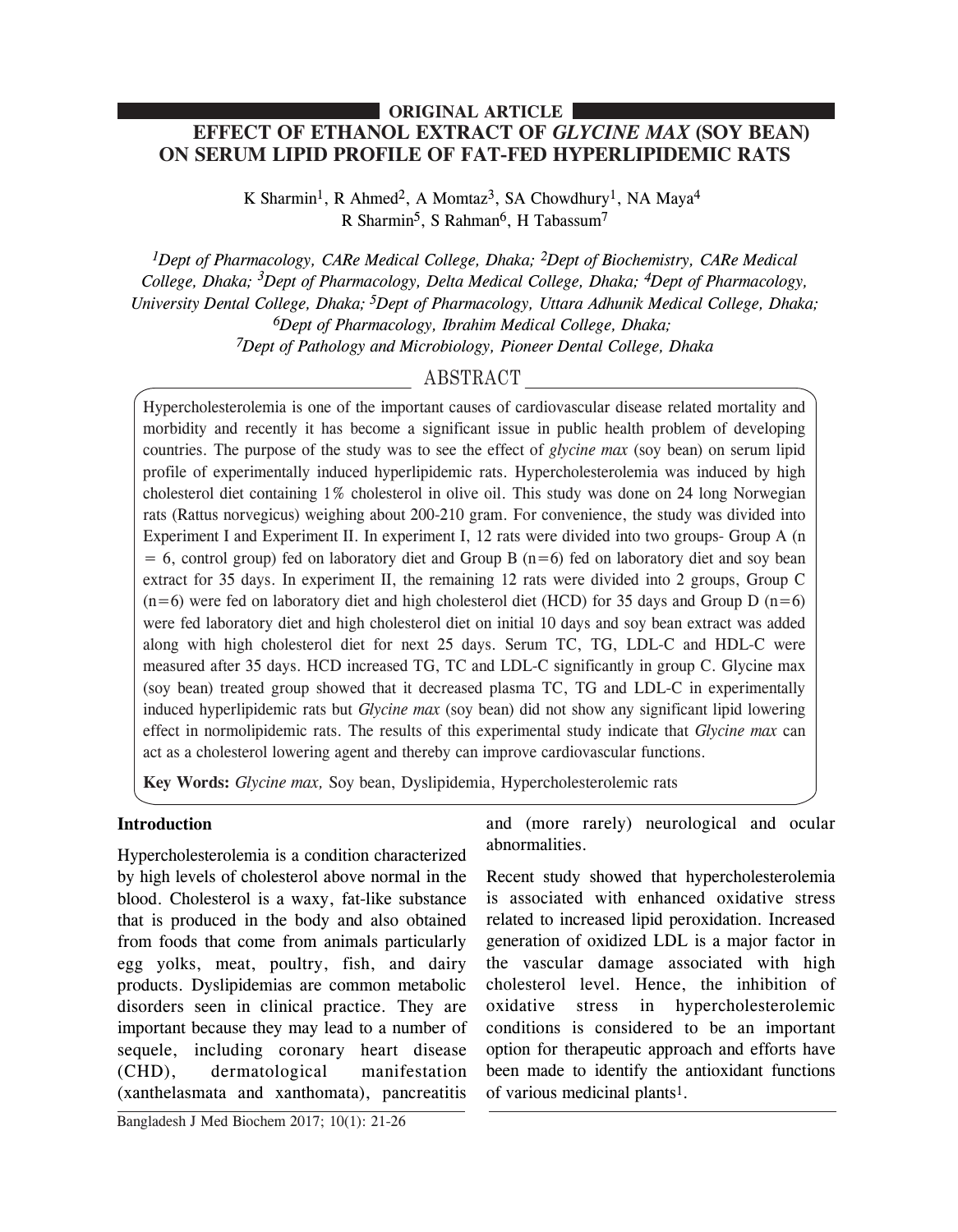22 Bangladesh J Med Biochem 2017; 10(1) K Sharmin, R Ahmed, A Momtaz et al

According to World Health Organization, medicinal plants would be the best source to obtain a variety of drugs. Therefore, such plants should be investigated for better understanding of their properties, safety and efficacy2.

*Genoderma lucidum* is the most popular medicinal mushroom and its hypolipidemic effect on hypercholesterolemic rats has been observed3. *Nigella Sativa* (kalajira) extract also found to reduce the serum cholesterol, TG and LDL-C levels as well as to elevate the serum HDL-C level in hyperlipidemic rats4.

Soy bean seeds' effect on glucose levels, lipid profile and histological structure of the Liver were investigated5. The soybean (US) or soya bean (UK) is a spice of legume native to East Asia, widely grown for its edible bean which has numerous uses. The plant is classed as an oilseeds rather than a pulse by the UN Food and Agricultural Organization (FAO). Soybeans contain at least 12 different types of isoflavones6.

Soy protein refers to the protein which is found in soybeans that is often used to replace animal proteins in an individual's diet. The soybean is a legume that contains no cholesterol and is low in saturated fat. Soybeans are also a good source of fiber, iron, calcium, zinc, and B vitamins7.

Soy isoflavones have been reported to lower blood cholesterol levels and to have antioxidant properties. Due to these abilities of soybean isoflavones, they have shown the beneficial effects on prevention and attenuation chronic diseases including cardiovascular diseases<sup>8</sup>, osteoporosis9 and menopausal symptoms10.

So, the aim of this study was to see the effect of soy bean *(Glycine max)* in experimentally induced hypercholesterolemic rats and thereby stimulating researchers to see the effect of soy bean, a safer herbs in hyperlipidemic patients in search of a better and safe solution of hyperlipidemia.

## **Materials and Methods**

The study was carried out in the Department of Pharmacology and in Animal house, Dhaka Medical College, Dhaka from July 2012 to June 2013.

## *Preparation of Ethanol extract of Glycine max (soy bean)*

This was prepared in the drug laboratory of the Center for Advance Research (CARS), Dhaka University. About 1 kg soy beans were shed dried for 7 days then grinded. 425 gm dried powder of soy bean was suspended in 2 liter of 80% ethanol for 72 hours. Then it was filtered with filter paper and about 590 ml filtrate was obtained. The filtrate was concentrated with the rotary vacuum evaporator. About 30 gm of condensed ethanol extract of *Glycine max* was obtained. Then preparation of suspension was made with 100 mg extract in 20 ml of distilled water to administer orally to the rats. (Around 1 ml of resuspended *Glycine max* extract in water was given per rat per day)

# *Preparation of Laboratory Diet and High Cholesterol Diet*

## Laboratory Diet

Ingredients for Laboratory diet were purchased from local market which was composed of 60 % corn flour for starch, 20 % fish meal for protein, 10 % wheat flour for fibers, 7 % oil seed cake, 2 % bone meal and 1 % salt.

## High Cholesterol Diet (HCD)

Cholesterol (manufactured by Loba Chemic) and olive oil were purchased from the local market in Dhaka. Then 10 gm cholesterol was dissolved in olive oil to make it 1 liter solution which was equivalent to 1% cholesterol in olive oil and it was used as high cholesterol diet. Around 1.5 ml solution of High cholesterol diet was given to rats per day to render them hyperlipidemic<sup>11</sup>.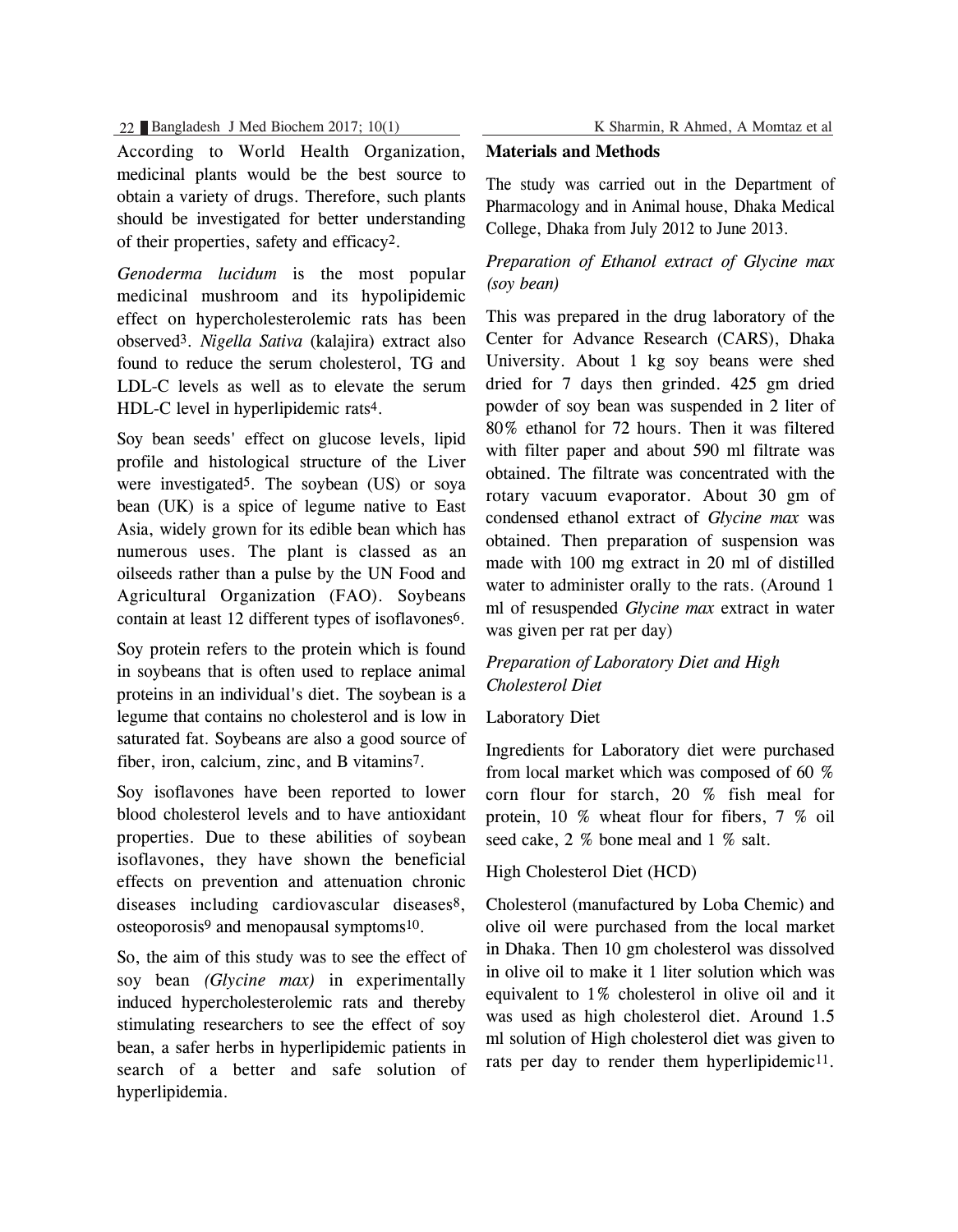#### **Reagents**

- **•** Lipid profile kit (Randox Laboratories, Ltd, UK )
- $\bullet$  Cholesterol liquicolor (Human Gmb H D -65205 wiesbaden 30ml)
- **•** Triglycerides GPO liquicolor (Human Gmb H D-65204 wiesbaden)
- $\bullet$  Precipitant: (Human Gmb H D- 65205) wiesbaden).

**Animals:** The experiments were performed on 24 healthy adult Long Evan's Norwegian (*Rattus norvegicus*) rats weighing between 200-210 gm, age 8-10 weeks and were collected from the Bangladesh Centre for Scientific and Industrial Research (BCSIR) Laboratory. The chosen animals were housed in animal house in Dhaka Medical College and in standard size metallic cages in a well-ventilated room. The rats were allowed to live at room temperature with 12 hours of light and 12 hours of dark schedule. They were fed normal rat diet and given water *ad libitum*. Animals were randomly distributed into four groups of six animals in each. Each cage was labeled for identification of different groups.

**Experimental I:** Effect of *Glycine max* (GM) extract on serum lipid profile in normal rats.

This part of experiment was conducted to demonstrate the effect of extract of *Glycine max* on normal rats. For this purpose a total number of 12 rats were taken and was divided into two groups.

**Group A:** This control group was consisted of 6 rats, which received laboratory diet and distilled water for 35 days.

**Group B:** This group was consisted of 6 rats, which received laboratory diet, distilled water and *Glycine max* (GM) extract at the rate of 30 mg/kg body weight per day orally by gastric intubation for 35 days.

**Experiment II:** Effect of *Glycine max* (GM) extract on serum lipid profile in HCD fed rats: This part of experiment was conducted to demonstrate the effect of extract of *Glycine max* on HCD (high cholesterol diet) fed rats. For this purpose a total number of 12 rats were taken and divided into two groups.

*Group C:* Hyperlipidemic group consisted of 6 rats which received normal laboratory diet, distilled water and HCD (high cholesterol diet) for 35 days

*Group D:* This group was consisted of 6 adult rats and received normal laboratory diet, distilled water and HCD (high cholesterol diet) for 10 days and then *Glycine max* extract (30 mg/kg body weight per rat per day) along with HCD for next 25 days orally by gastric intubation.

### *Collection of Blood and Serum*

Rats were sacrificed on 36th day, under light anesthesia with chloroform. Approximately 2-3 ml blood from each rat was collected by cardiac puncture in separate clean and dry test tubes with proper identification number. Separated serum, after centrifugation at 4000 rpm for 5 minutes was collected with micropipette and transferred into separately labeled eppendorf tube and then stored at -15°C for biochemical analysis.

#### *Biochemical Analysis*

After collection of all blood specimens, serum total cholesterol (TC), serum high density lipoprotein cholesterol (HDL-C) and serum triglycerides (TG) were measured by Semiautomatic biochemistry analyzer using lipid profile kits. Low density lipoprotein cholesterol (LDL-C) was calculated by Friedwald's formula.

#### *Statistical Analysis*

The data was compared using unpaired t test. Results were expressed as mean $(+SD)$  and P  $< 0.05$  was considered statistically significant.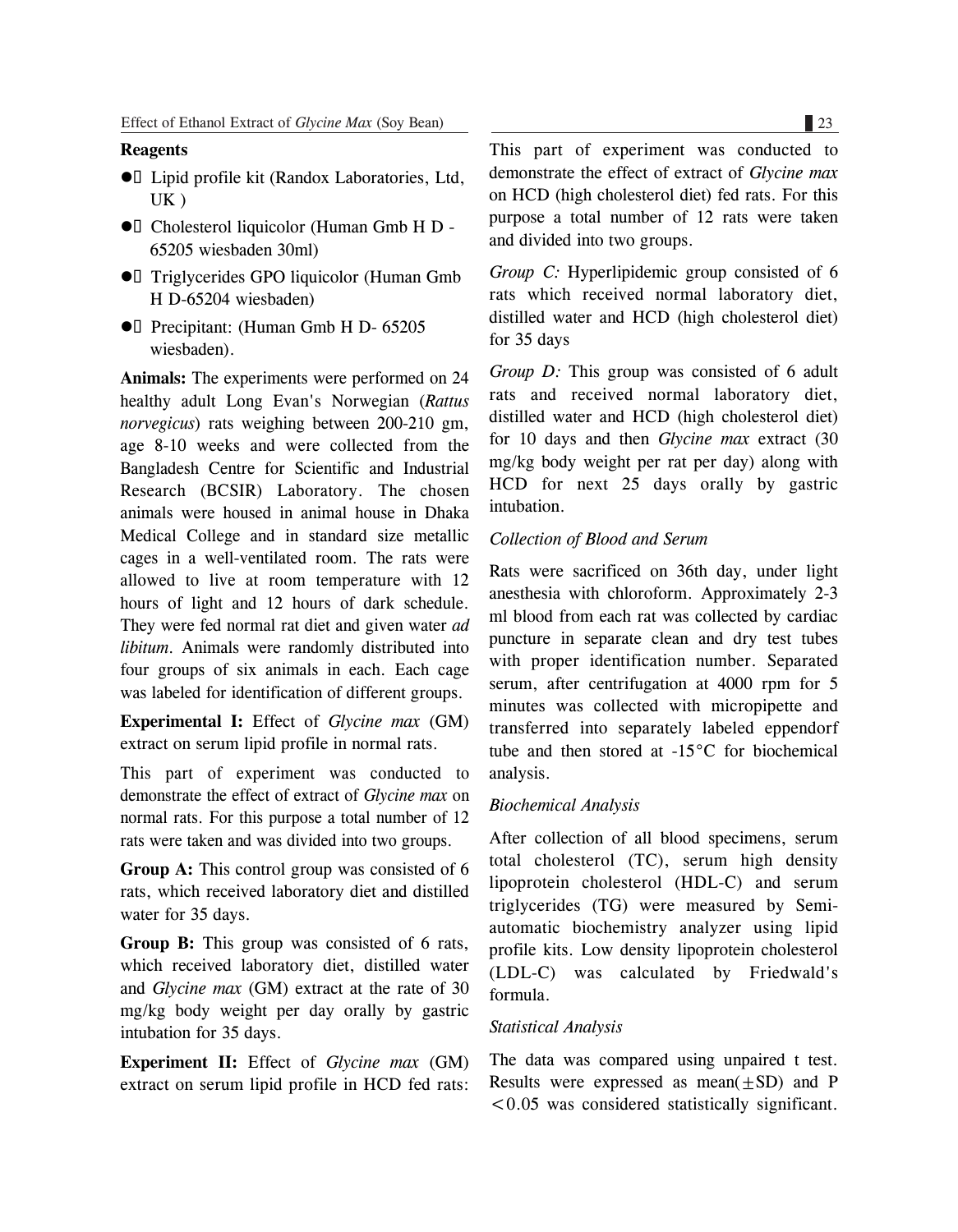## **Results**

**Experiment I:** Table I shows the effect of *Glycine max* on serum lipid profile of adult rats. Serum total cholesterol, serum LDL-C, HDL cholesterol and serum triglyceride levels did not show any significant difference between the *Glycine max* treated group (Group B) and the control group (Group A).

**Table-I:** Effect of *Glycine max* on Serum lipid levels of adult rats (A vs B) :

| <b>Parameters</b>                       | Group A $(n=6)$ Group B $(n=6)$<br>$Mean \pm SD$ | $Mean + SD$                  | <b>P</b> values |
|-----------------------------------------|--------------------------------------------------|------------------------------|-----------------|
| Serum T. Cholesterol<br>$conc.$ (mg/dl) | $80.67 + 2.5$                                    | $78.67 + 1.21$ <sup>ns</sup> | > 0.05          |
| Serum TG conc.<br>(mg/dl)               | $78.33 + 1.86$                                   | $76.83 + 1.94$ <sup>ns</sup> | > 0.05          |
| Serum LDL-C conc.<br>(mg/dl)            | $27.33 + 1.97$                                   | $26.17 + 1.72$ <sup>ns</sup> | > 0.05          |
| Serum HDL-C conc.<br>(mg/dl)            | $1.67 + 1.37$                                    | $31.33 + 0.82$ <sup>ns</sup> | > 0.05          |

*SD= Standard deviation, Unpaired Student's 't' test was done to see the level of significance.*  $ns = not$  *significant*  $(p > 0.05)$ 

## **Experiment II**

Table II shows the effect of HCD feeding on serum lipid profile of adult rats. Serum total cholesterol, serum LDL-C, and serum triglyceride levels were raised significantly in HCD group (Group C) when compared with that of control group (Group A). But there was no significant change in serum HDL-C level. Table III shows the effect of Glycine max on serum lipid profile of adult rats fed with HCD. Serum total cholesterol, serum LDL-C, and serum triglyceride levels decreased significantly in Group D compared to Group C. But there was no significant change in serum HDL-C level.

**Table-II:** Effect of HCD diet on Serum lipid profile of adult rats (A vs C)

| $Mean + SD$                           | $Mean + SD$                  | <b>P</b> values                             |
|---------------------------------------|------------------------------|---------------------------------------------|
| $80.67 + 2.5$<br>Serum T. Cholesterol | $128.33 \pm 2.94*$           | > 0.05                                      |
| $78.33 + 1.86$                        | $103.17 \pm 2.04*$           | > 0.05                                      |
| $27.33 + 1.97$                        | $81.17 \pm 2.23*$            | > 0.05                                      |
| $31.67 \pm 1.37$                      | $31.33 + 1.21$ <sup>ns</sup> | > 0.05                                      |
|                                       | .<br><b>. .</b>              | Group A $(n=6)$ Group B $(n=6)$<br>$\cdots$ |

*SD = Standard deviation, Unpaired Student,s 't' test was done to see the level of significance .*

*\* = significant, ns= not significant*

**Table III:** Effect of *Glycine max* on Serum lipid profile of HCD rats group (C vs D)

| <b>Parameters</b>                       | Mean+SD        | Group A $(n=6)$ Group B $(n=6)$<br>$Mean + SD$ | <b>P</b> values |
|-----------------------------------------|----------------|------------------------------------------------|-----------------|
| Serum T. Cholesterol<br>$conc.$ (mg/dl) |                | $128.33 + 2.94$ $112.33 + 7.42*$               | > 0.05          |
| Serum TG conc.<br>(mg/dl)               |                | $103.17 \pm 2.04$ 94.50 $\pm 2.17$ **          | > 0.05          |
| Serum LDL-C conc.<br>(mg/dl)            | $81.17 + 2.23$ | $73.17 + 1.47*$                                | > 0.05          |
| Serum HDL-C conc.<br>(mg/dl)            |                |                                                | > 0.05          |
|                                         | $31.33 + 1.21$ | $30.0 + 1.21$ <sup>ns</sup>                    |                 |

*SD = Standard deviation, Unpaired Sudent,s 't'test was done to see the level of significance .*

*\* = significant, ns = not significant*

#### **Discussion**

Herbs and spices have been used for generations by humans as food and to treat ailments. Scientific evidence is accumulating that many of these herbs and spices do have medicinal properties that alleviate symptoms or prevent disease. A growing body of researchers have demonstrated that the commonly used herbs and spices such as garlic, black cumin, cloves, cinnamon, thyme, allspices, bay leaves, mustard,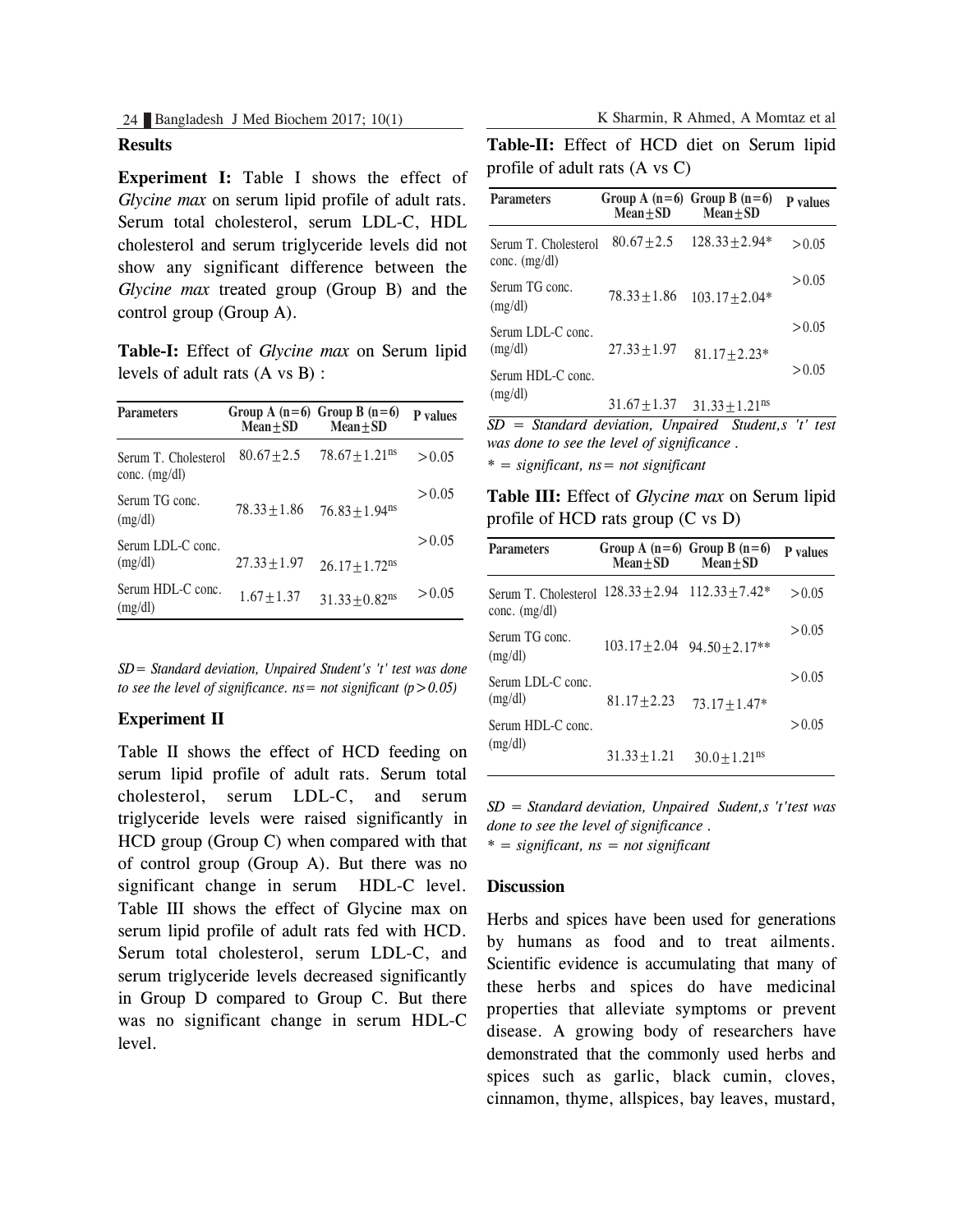and rosemary, possess antimicrobial properties that, in some cases, can be used therapeutically<sup>12</sup>.

In experiment I, the effect of *Glycine max* was observed on adult long Norwegians rats. Two groups of rats were taken with 6 rats in each group. One group was labeled as the control (Group A) which received standard laboratory diet. Group B which received extract of Glycine max at the rate of 30 mg/kg body weight per day along with normal laboratory diet. All conventionally measured indices (serum Cholesterol, serum TG, serum LDL-C, serum HDL-C ) of lipid profiles were slightly changed in Group B as compared to those in the control Group A. But changes were not statistically significant. These findings support the findings of another similar study3.

In experiment II, the effect of *Glycine max* was observed on serum lipid profile of hyperlipidemic Norwegian rats. On administration of high cholesterol diet, Group C showed significant  $(P<0.05)$ , increase of serum lipid profiles (TC, TG, LDL-C) when compared to those of controls (Group A). This finding indicates that high cholesterol diet that is used to elevate the serum lipid profile was able to elevate all lipid profile except HDL-C measured in this experiment. These findings support the findings of another similar study13.

In Group D, the observation suggested that addition of extract of *Glycine max* at the rate of 30 mg/kg body weight per rat per day with HCD significantly decreased the serum lipid profile  $(P<0.05)$ . The cause of no effect of glycine max on normolipidemic rats could not be explained in this study. It may be due to the underlying mechanism of action which needs to be explored.

It would have been better if we could collect blood sample from Group D rats after 10 days of HCD diet to see the lipid profiles. But then we had to sacrifice the rats for collection of blood. Due to this limitation, we had to start

*Glycine max* extract along with HCD for last 25 days but it does not affect the findings of the study as it was shown in the study that HCD diet render the rats hyperlipidemic. Soy isoflavones are believed to reduce the risk of heart disease by reducing the susceptibility of LDL to oxidation by their antioxidant action<sup>15</sup>. In addition, soy bean stimulates sterol regulatory element binding protein-2 which increase serum cholesterol clearance15.

Cholesterol lowering effect of soy bean is due to the ability of soy protein to reduce insulin level which in turn down-regulates the expression of the hepatic transcription factors of sterol regulatory element binding protein (SREBP)-1. The reduction of this factor decreases the expression of several lipogenic enzymes, causing decreased serum and hepatic triglycerides as well as LDL-C and VLDL-C16.

Moreover, hypocholesterolemic effect of soy bean may be due to its high content of phytosterols which are similar in structure to cholesterol, so they have the ability to enhance excretion of cholesterol, interfering with cholesterol synthesis and competing for cholesterol acceptor sites in the intestinal walls17.

The results and observations of the present study provide a rationale for use of *Glycine max* in the development of a new plant medicine, much needed for the reduction of serum lipid levels TC, TG, LDL-C). Thus, it could be useful in hyperlipidemic states which lead to conditions such as atherosclerosis, obesity, hypertension, hyperlipidemia, IHD etc. But before establishing ethanol extract of *Glycine max* as therapeutically effective hypolipidemic agent, further studies should be carried out to determine the active principles responsible for hypolipidemic effect and its cellular mechanism of action. Toxicological studies in animal also need to be undertaken as well before any clinical trial for suitability of using in human.